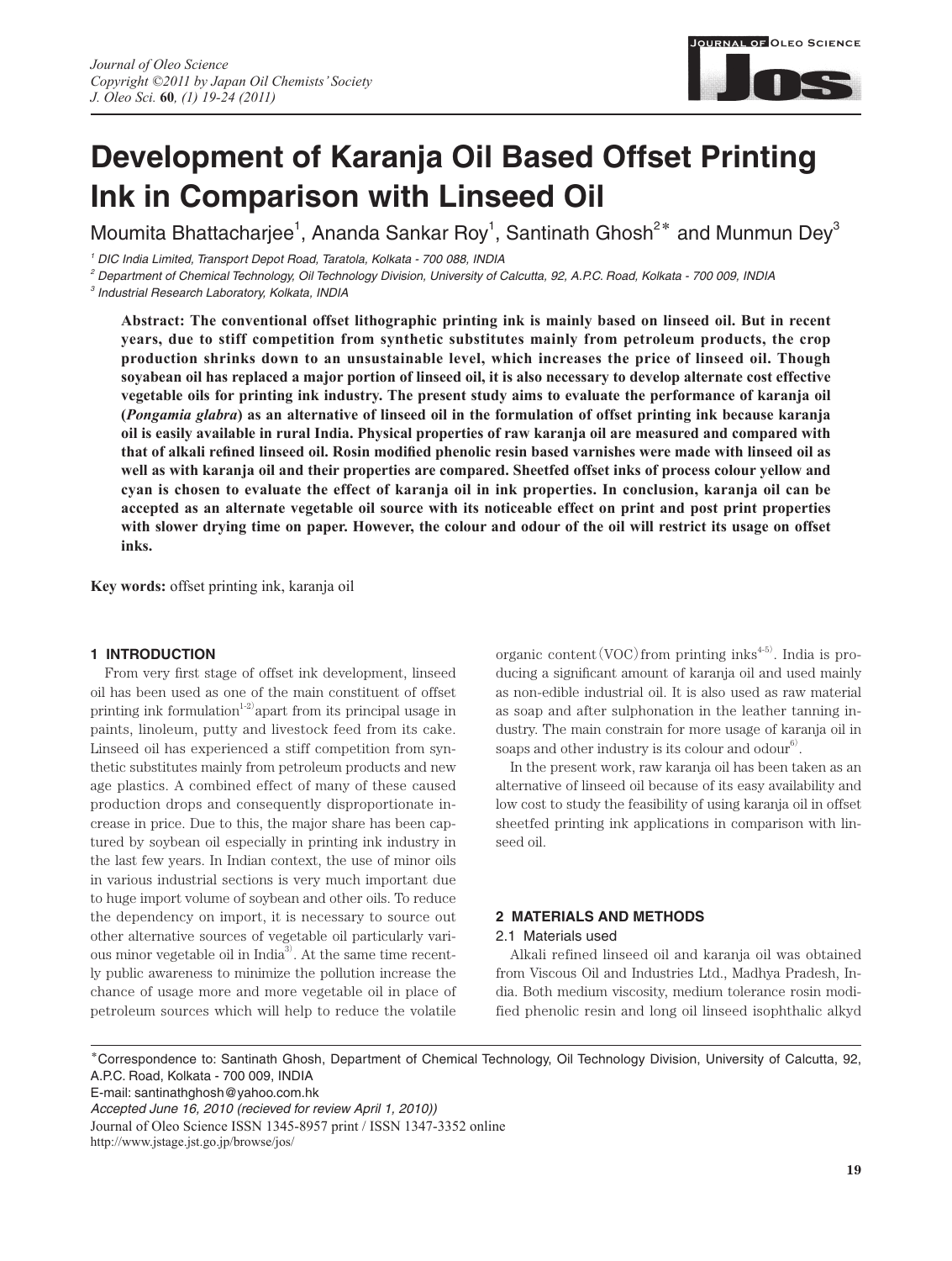resin were used from DIC India Ltd., Kolkata, India. Mineral oil distillate used was from Madhusudan Oils Ltd., Kolkata, India and having boiling range of 245-355℃ and aniline point 80℃.

Pigment yellow 12 was used of Sudarshan Chemicals and Industries, Pune, India and Beta blue of SMC Ltd., Ahmedabad, Gujrat, India. Aluminium silicate from BASF Corporation(New Jersey, USA)was used as extender. The additives used were aluminium chelate of Fed Chem Corporation, Cleveland(Ohio, USA); butylated hydroxy toluene of Camlin Ltd., Maharastra, India, polyethylene (PE)wax paste and litho additive from Hexion Corporation, Carpentersville, IL, USA and mixed drier of Co, Mn octoate from Dura Chemicals, Mumbai, India.

### 2.2 Preparation of varnish<sup>7)</sup>

The vegetable oil was charged in a five-necked one litre glass kettle fitted with a mechanical stirrer, a nitrogen inlet, a thermometer and a condenser, and heated to 140℃. Resin was added, heated to 220℃ and cooked for 30 mins. Distillate was added to form the pregel state and then gelled by adding Al-chelate at 160℃. Butylated hydroxyl toluene (BHT) was added as antioxidant and finally varnish was filtered off. A portion of the pregel material was stored for analysis.

## 2.3 Preparation of finished in $k^8$

The finished ink was prepared in the laboratory by mixing the ingredients followed by milling with the help of a Laboratory 3-roll mill (Buhler, Switzerland) three times at 22 bar pressure and finished ink was stored for further testing.

# 2.4 Tests and measurements $9-11)$

The colour of the vegetable oils was measured by Lovibond Tintometer(Lovibond, 2000, U.K.). Viscosity of the vegetable oil was measured by Ford  $C_{\text{up}}(B4)$  method at 30℃. Heptane tolerance of the varnish was measured by following the procedure developed in authors' laboratory. In brief, 2 g of varnish was mixed with 2 g of toluene and the mixture was titrated with n-heptane at 25℃ till the mixture becomes cloudy. Volume of n-heptane required was expressed as heptane tolerance.

Viscosity and yield value of varnish and ink were measured by Laray Viscometer(France)at 30℃. Tack of the finished ink was measured at 32.2℃ at 800 rpm with an Inkometer instrument(Thwing Albert, USA)by taking 1 c.c. of the sample. Emulsification behavior of inks was studied with Lithotronic Emulsification Tester(Novamatics, Germany). (Stirrer speed-1200 rpm, Fount Dose rate  $-8\%$ ).

Printing properties of the finished inks were determined by standard methods adopted by the printing ink manufacturing industries. Laboratory prints and setoff on art paper were taken with the help of a Prufbau printing machine

(Prufbau, Germany)at 30℃. The optical density of the prints was measured with a Densitometer  $(D \ 19C \ 19C)$ Switzerland). Gloss of the prints was measured with Glossometer(BYK Gardner, Sheen Instruments, U.K.)at 75°reflections. The drying property of the prints is compared by taking the prints on both gloss and matt art paper. The time taken by the ink film on paper to dry completely  $(\text{tack})$ free)was noted as drying time.

## **3 RESULTS AND DISCUSSION**

Comparative properties of the vegetable oils are presented in Table 1 along with the fatty acid composition of each vegetable oil. The inherent property of a vegetable oil is dependent on the fatty acid composition. Karanja oil contains higher percentage of mono unsaturated fatty acid compared to linseed oil. The viscosity of karanja oil is little bit higher due to its raw nature. The free fatty acid(FFA) content of karanja oil is also very high.

Varnish formulation is given in Table 2 whereas varnish properties are presented in Table 3. Varnish-A is produced from linseed oil and Varnish-B is produced from karanja oil. In both pregel and final state, karanja oil is showing higher viscosity and tack, which is mainly due to high FFA content of karanja oil. But the yield value of linseed oil based varnish is higher in final state because of the higher extent of polymerization compared to karanja oil based varnish.

| <b>Table 1</b> Properties of linseed and raw karanja oil |  |
|----------------------------------------------------------|--|
| used in printing ink                                     |  |

| Properties                    | Linseed oil       | Raw Karanja oil   |
|-------------------------------|-------------------|-------------------|
| Colour (PRS)                  | 2.0               | 3.0               |
| *Specific gravity             | $0.924 \pm 0.004$ | $0.931 \pm 0.004$ |
| *Acid value                   | $0.75 \pm 0.03$   | $18.0 \pm 0.03$   |
| *Viscosity, (s)               | $22 \pm 1$        | $24 \pm 1$        |
| Iodine value                  | 176.4             | 89.3              |
| Fatty acid composition $(\%)$ |                   |                   |
| $C_{16:0}$                    | 6.0               | 10.5              |
| $C_{18:0}$                    | 3.0               | 7.2               |
| $C_{18:1}$                    | 17.0              | 51.4              |
| $C_{18:2}$                    | 14.0              | 19.2              |
| $C_{18:3}$                    | 60.0              |                   |
| $C_{20:0}$                    |                   | 3.5               |
| $C_{20:1}$                    |                   | 1.4               |
| $C_{220}$                     |                   | 4.3               |
| $C_{24:0}$                    |                   | 2.4               |

\*Values are mean  $\pm$  SD, n=3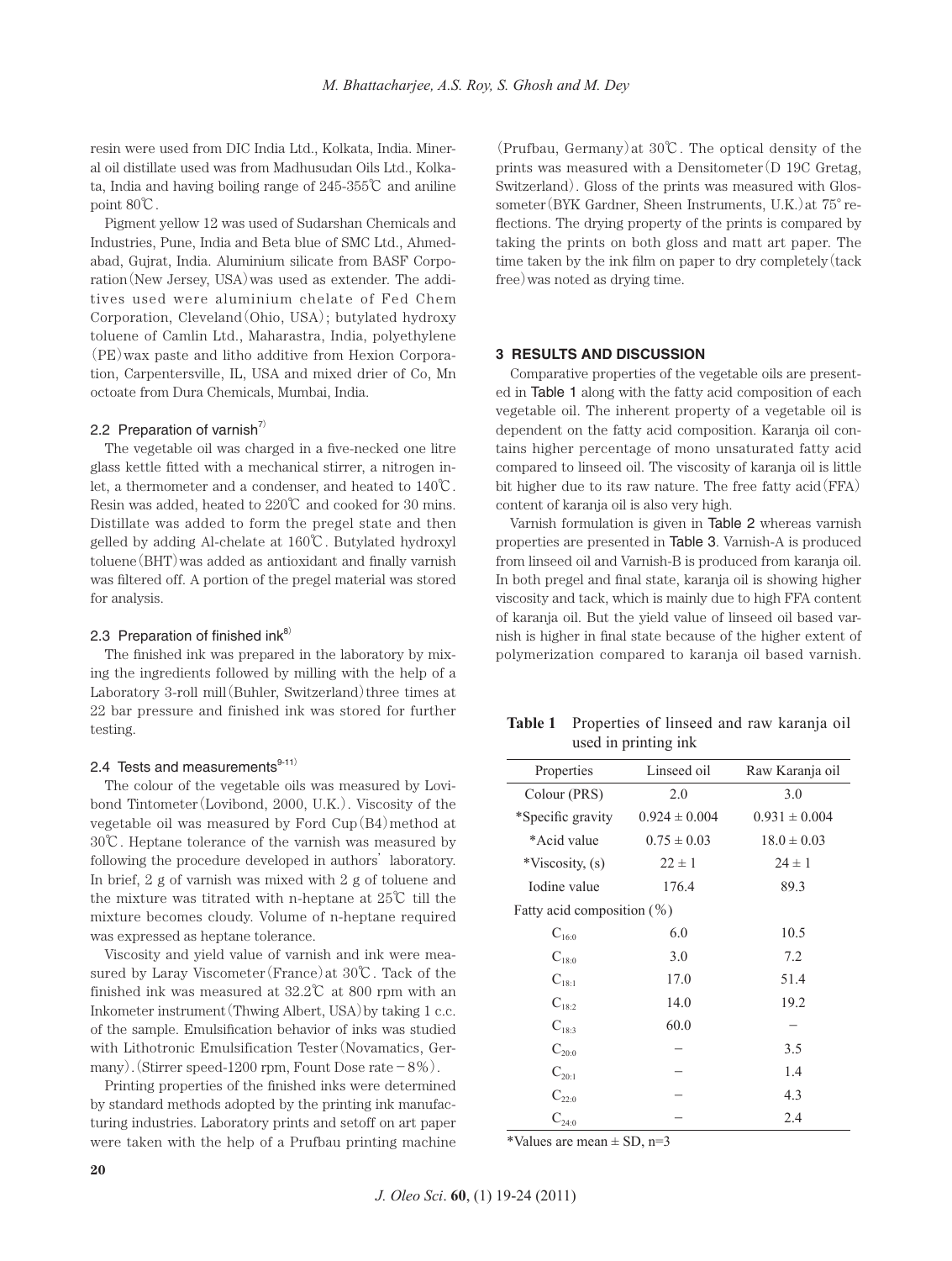*Development of Karanja Oil Based Offset Printing Ink*

| Raw Materials                 | Varnish A              | Varnish B              |
|-------------------------------|------------------------|------------------------|
|                               | (Based on linseed oil) | (Based on karanja oil) |
|                               | $\%$ (w/w)             | $\%$ (w/w)             |
| Alkali refined linseed oil    | 35.0                   |                        |
| Raw karanja oil               |                        | 35.0                   |
| Rosin modified phenolic resin | 37.0                   | 37.0                   |
| Mineral distillate            | 26.8                   | 26.6                   |
| Al-chelate                    | 0.9                    | 1.1                    |
| <b>BHT</b>                    | 0.3                    | 0.3                    |

| Table 2 Formulation of the varnish prepared from linseed oil and karanja oil |  |  |  |
|------------------------------------------------------------------------------|--|--|--|
|------------------------------------------------------------------------------|--|--|--|

**Table 3** Properties of varnishes prepared from linseed oil and karanja oil

|                               | Varnish A              |                | Varnish B              |                |  |
|-------------------------------|------------------------|----------------|------------------------|----------------|--|
| Properties                    | (Based on linseed oil) |                | (Based on karanja oil) |                |  |
|                               | Pregel state           | Final state    | Pregel state           | Final state    |  |
| Laray Viscosity (Pa s)        | $13.5 \pm 0.5$         | $35.0 \pm 1.0$ | $19.5 \pm 0.5$         | $37.0 \pm 1.0$ |  |
| Yield Value $(N \text{ m}^2)$ | $200 \pm 100$          | $1000 \pm 200$ | $200 \pm 100$          | $300 \pm 100$  |  |
| Tack $(g M)$                  | $9.9 \pm 0.2$          | $10.0 \pm 0.2$ | $12.3 \pm 0.1$         | $12.5 \pm 0.1$ |  |
| Heptane tolerance (mL)        | $6.9 \pm 0.1$          | $6.8 \pm 0.2$  | $7.0 \pm 0.2$          | $7.0 \pm 0.1$  |  |

Pregel state: Before adding gelling agent during preparation of varnish

Final state: the varnish after gelling at appropriate temperature

Values are mean  $\pm$  SD, n=3

**Table 4** Formulation of the printing ink by using different varnishes prepared from linseed oil and karanja oil

|                       |                        | Percent composition $(w/w)$ |                          |                        |  |  |
|-----------------------|------------------------|-----------------------------|--------------------------|------------------------|--|--|
| Raw Materials         |                        | Yellow                      | Cyan                     |                        |  |  |
|                       | Ink A                  | Ink B                       | Ink C                    | Ink D                  |  |  |
|                       | (Based on linseed oil) | (Based on karanja oil)      | (Based on linseed oil)   | (Based on karanja oil) |  |  |
| Varnish A             | 70.0                   |                             | 66.7                     |                        |  |  |
| Varnish B             |                        | 70.0                        | $\overline{\phantom{0}}$ | 66.7                   |  |  |
| Alkyd                 | 5.0                    | 5.0                         | 5.0                      | 5.0                    |  |  |
| <b>Yellow Pigment</b> | 12.5                   | 12.5                        |                          |                        |  |  |
| Cyan Pigment          | —                      | -                           | 18.0                     | 18.0                   |  |  |
| PE wax paste          | 3.0                    | 3.0                         | 3.0                      | 3.0                    |  |  |
| Litho additive        | 0.5                    | 0.5                         | 0.5                      | 0.5                    |  |  |
| Antioxidant           | 0.5                    | 0.5                         | 0.8                      | 0.8                    |  |  |
| Mixed Drier           | 1.0                    | 1.0                         | 1.0                      | 1.0                    |  |  |
| Mineral Distillate    | 7.5                    | 7.5                         | 5.0                      | 5.0                    |  |  |

Higher yield value signifies that the ink has the proper structure to withstand the shear force generated between the inking rollers of the machine during printing. If the structure breaks easily, it will be difficult to get the proper ink transfer, which will affect the print quality. Heptane tolerance is an important factor to evaluate the printing prop-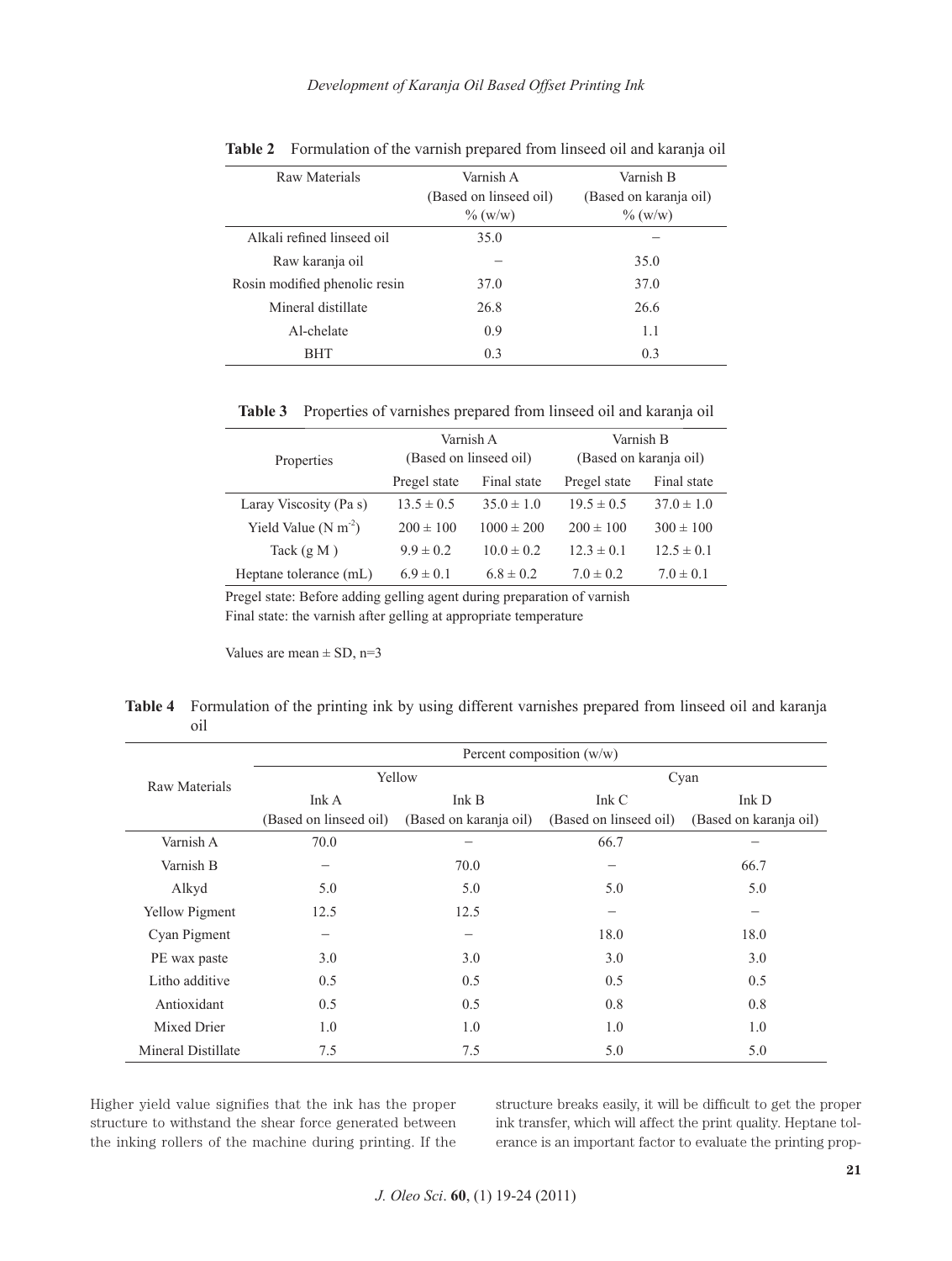|                                |                        | Yellow                 |                        | Cyan                   |
|--------------------------------|------------------------|------------------------|------------------------|------------------------|
| Properties                     | Ink A                  | Ink B                  | Ink $C$                | Ink D                  |
|                                | (Based on linseed oil) | (Based on karanja oil) | (Based on linseed oil) | (Based on karanja oil) |
| Pigment Dispersion $(\mu M)$   | $10 \pm 2$             | $11 \pm 1$             | $10 \pm 2$             | $11 \pm 1$             |
| Laray Viscosity, (Pa s)        | $24.0 \pm 1.5$         | $25.5 \pm 1.0$         | $22.0 \pm 1.5$         | $20.0 \pm 1.0$         |
| Yield Value, $(N \text{ m}^2)$ | $1700 \pm 200$         | $900 \pm 200$          | $1300 \pm 200$         | $800 \pm 100$          |
| Tack, $(g m)$                  | $9.6 \pm 0.1$          | $10.1 \pm 0.1$         | $9.5 \pm 0.1$          | $9.8 \pm 0.1$          |
| Flow, (m)                      | $0.12 \pm 0.005$       | $0.15 \pm 0.005$       | $0.14 \pm 0.005$       | $0.15 \pm 0.005$       |
| <b>Lithotronic Properties</b>  |                        |                        |                        |                        |
| $Tq$ Start, $(mJ)$             | $504 \pm 30$           | $488 \pm 25$           | $504 \pm 30$           | $488 \pm 25$           |
| $\Delta$ Tq (mJ)               | $52 \pm 5$             | $30 \pm 7$             | $52 \pm 5$             | $30 \pm 7$             |
| Emulsification capacity        | $70 \pm 2$             | $85 \pm 2$             | $90 \pm 2$             | $90 \pm 2$             |
| EC(%)                          |                        |                        |                        |                        |

**Table 5** Rheological properties of inks prepared from linseed oil and karanja oil of two different colours

\*Values are mean  $\pm$  SD, n=3

**Table 6** Print and post-print properties of the inks (Prufbau/Gloss Art Paper (130 GSM) printed at 30℃)

|                                        | Different Inks         |                        |                        |                        |  |
|----------------------------------------|------------------------|------------------------|------------------------|------------------------|--|
| Properties                             |                        | Yellow                 | Cyan                   |                        |  |
|                                        | Ink A                  | Ink B                  | Ink C                  | Ink $D$                |  |
|                                        | (Based on linseed oil) | (Based on karanja oil) | (Based on linseed oil) | (Based on karanja oil) |  |
| *Optical Density                       | $1.72 \pm 0.01$        | $1.74 \pm 0.02$        | $2.29 \pm 0.01$        | $2.29 \pm 0.02$        |  |
| Gloss                                  | 82.0                   | 87.0                   | 76.0                   | 79.0                   |  |
| (Glossometer/ $75^{\circ}$ reflection) |                        |                        |                        |                        |  |
| Print Setting                          | 70                     | 70                     | 75                     | 70                     |  |
| $(100 - Best; 0 - worst)$              |                        |                        |                        |                        |  |
| *Values are mean $+$ SD n=3            |                        |                        |                        |                        |  |

Values are mean  $\pm$  SD, n=3

|  | Table 7 Drying and skinning properties of the finished ink |  |  |  |  |
|--|------------------------------------------------------------|--|--|--|--|
|--|------------------------------------------------------------|--|--|--|--|

|                                  | Different Inks         |                        |                        |                        |  |
|----------------------------------|------------------------|------------------------|------------------------|------------------------|--|
| Properties                       |                        | Yellow                 | Cyan                   |                        |  |
|                                  | Ink A                  | Ink B                  | Ink C                  | Ink D                  |  |
|                                  | (Based on linseed oil) | (Based on karanja oil) | (Based on linseed oil) | (Based on karanja oil) |  |
| Substrate Drying Time, (mins)    | 585/585                | 685/685                | 300/360                | 570/600                |  |
| (Gloss Art paper/Matt art paper) |                        |                        |                        |                        |  |
| Skinning Time, (days)            | >7                     | >7                     | 1-2                    | 4-5                    |  |

erties of the finished ink. Heptane tolerance of karanja oil based varnish is slightly higher which may help to produce ink with better gloss. But the colour of karanja oil based varnish is in darker side along with a pungent smell compared to linseed oil based varnish.

Two inks of process colour yellow and cyan are made

with both linseed and karanja oil based varnishes. The ink formulations are given in Table 4. The dark colour of karanja oil makes the masstone of yellow ink dirtier compared to linseed oil. At the same time, both yellow and cyan inks based on karanja oil are having pungent odour compared to linseed oil.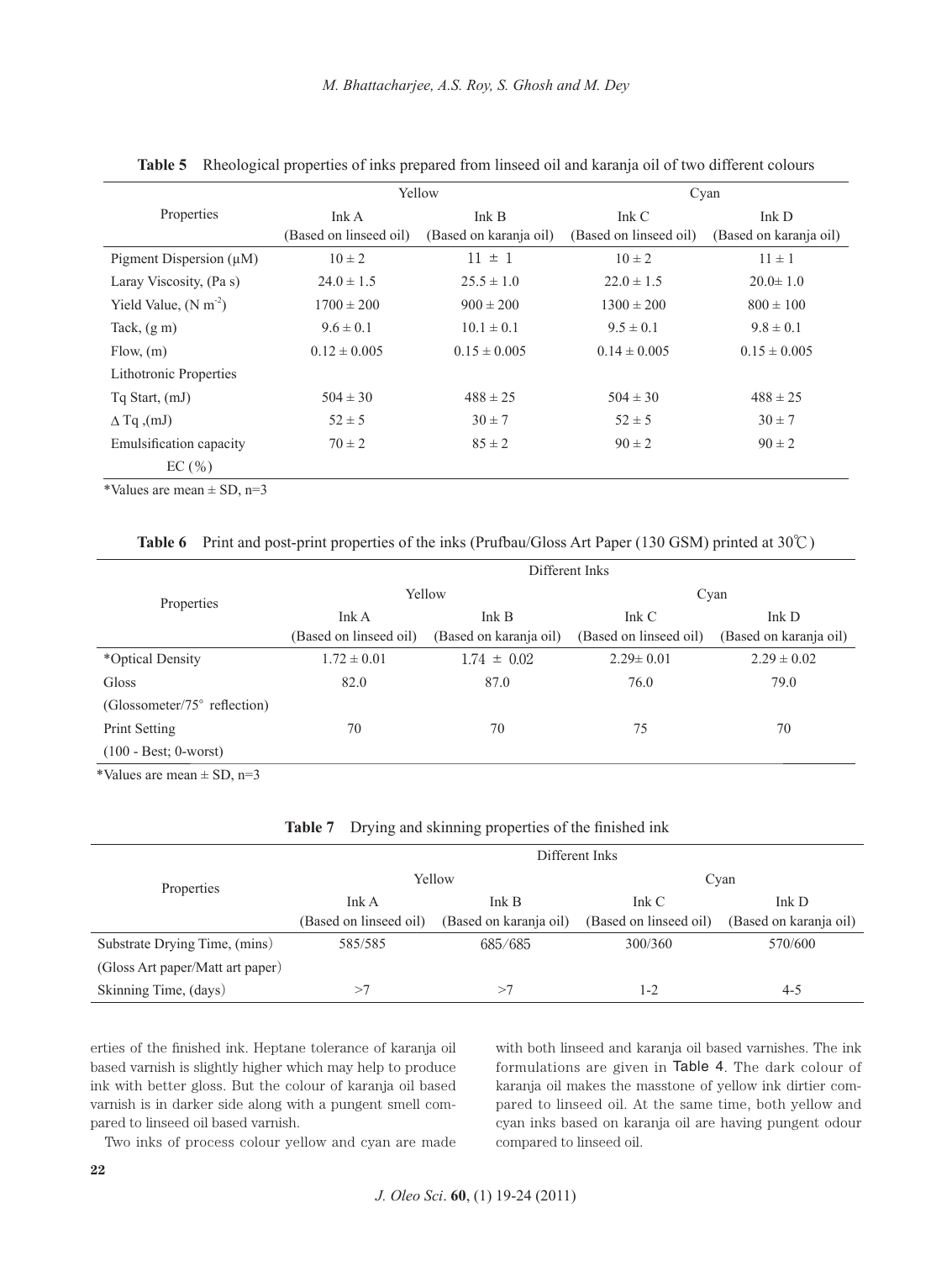A good combination of rheological properties of printing ink will help to produce clear and sharp printed image with good dot reproduction. Rheological properties of the inks presented in Table 5 shows that karanja oil based ink is having more or less comparable viscosity and tack with higher flowablility with respect to linseed oil in both yellow and cyan. Higher flowability helps to transfer the ink from ink duct to roller of the machine during printing. The difference in viscosity and yield value between yellow and cyan inks is due to difference in formulations of the two inks. Generally in yellow, pigmentation level is kept at lower level(i.e at  $12.5\%$ ) compared to cyan(i.e  $18.0\%$ ) in order to achieve good colour balance with proper print density during printing. As a consequence the varnish content in yellow is becoming higher which gives higher yield value compared to cyan.

Emulsification uptake capacity of the printing ink is an important parameter during final offset printing. In the present study the emulsification capacity is expressed through the measurement of torque( $T<sub>q</sub>$ )value. The lower delta torque value means better emulsification property. Table 5 shows that karanja oil based ink is showing almost similar water uptake value with lower delta torque value which means that karanja oil based ink will form the stable emulsion with water during offset printing compared to linseed oil based ink.

Print and post print properties of the inks based on optical density, gloss and setting properties are presented in Table 6. Optical density and setting of all the inks is comparable which means that the runnability of both the inks in machine is more or less same. Gloss of karanja oil based ink is higher than that of linseed oil based ink because the extent of polymerisation is less in karanja oil than linseed oil.

Drying time i.e. the time taken to make a hard dried ink  $film (tack free)$  is higher in case of karanja oil based ink as it is having mainly mono-unsaturated fatty acids(Table 7). Skinning times of the karanja oil based inks are also higher than linseed oil based ink which indicates that karanja oil based ink will remain open(i.e. skin free)for a longer period of time without forming any skin in ink duct of the printing machine. However, on paper after printing, karanja oil based ink will take more time to fully dry, hence it may hamper the post print workflow process such as folding, cutting, binding etc of the printed matters.

From the whole evaluation, it can be stated that karanja oil is giving advantages with good rheological and print properties(specially gloss), which can help to reproduce a superior quality of printed specimen with less hazards in the runnability in the machine. The effect of slower drying rate of karanja oil can be taken care of in the final formulation with the dosage adjustment of antioxidant and drier. The darker colour and pungent smell of raw karanja oil can make its usage very restricted in sheetfed offset inks for good quality printing jobs especially in lighter colour and tint.

## **4 CONCLUSION**

The darker colour and pungent smell of raw karanja oil can be compensated by using it for making of low quality, cheaper grade offset ink(where colour and odour are not very critical)and can be a suitable area for karanja oil as a replacement of linseed oil. A further work for usage of raw karanja oil in offset book black printing ink based on gilsonite or bitumen resin can generate a more purposeful new application area of this oil.

## **ACKNOWLEDGEMENT**

The authors would like to thank for the cooperation, support and guidance received from the Department of Oil Technology, University of Calcutta, Dr. P. K. Dutt(Chairman and CEO, DIC India Ltd., Kolkata)and Mr. A. D. Chatterjee (Whole time Director, DIC India Ltd., Kolkata) to fulfill this project successfully.

### **References**

- 1) Clayton, M. Raw Materials. in *Printing Ink Manual* (Lynch, R. H.; Pierce, R.J. ed.) $5^{th}$  edn. Blue Print, an Imprint of Chapman and Hall. London. pp. 210-218 (1993).
- 2) Erhan, S. Z.; Bagby, M. O. Vegetable oil based offset printing inks. *U. S. Pat*. 5713990(1998).
- 3) Erhan, S. Z.; Bagby, M. O. Vegetable oil based printing ink formulation and degradation. *Indust. Crops Prod.*  3, 237-246(1995).
- 4) Roy, A. S.; Bhattacharjee, M.; Mandal, R.; Ghosh, S. Mineral oil free offset printing ink using vegetable oil ester. *J. Oleo Sci.* 56(12), 623-628(2007).
- 5) Bhattacharjee, M.; Roy, A. S.; Ghosh, S. Study of the effect of sesame oil in offset printing ink. *Paint India*  57, 111-114(2007).
- 6) Bringi, N. V.; Mukherjee, S. K. Karanja Seed(*Pongamia globra*)Oil. in *Non Traditional Oil Seeds and Oils in India*(Bringi, N.V. ed.). Oxford & IBH. New Delhi. pp.144-146(1987).
- 7) Health, M. J. Manufacture of inks and varnish. in *Printing Ink Manual*(Lynch, R. H.; Pierce, R. J. ed.)  $5<sup>th</sup>$  edn., Blue Print, an Imprint of Chapman and Hall, London, pp. 707-709(1993).
- 8) Baldassare, J. Performance comparisons of heat set ink formulations using environmental resin ER-125. *Am. Ink Maker* 73, 50-56(1995).